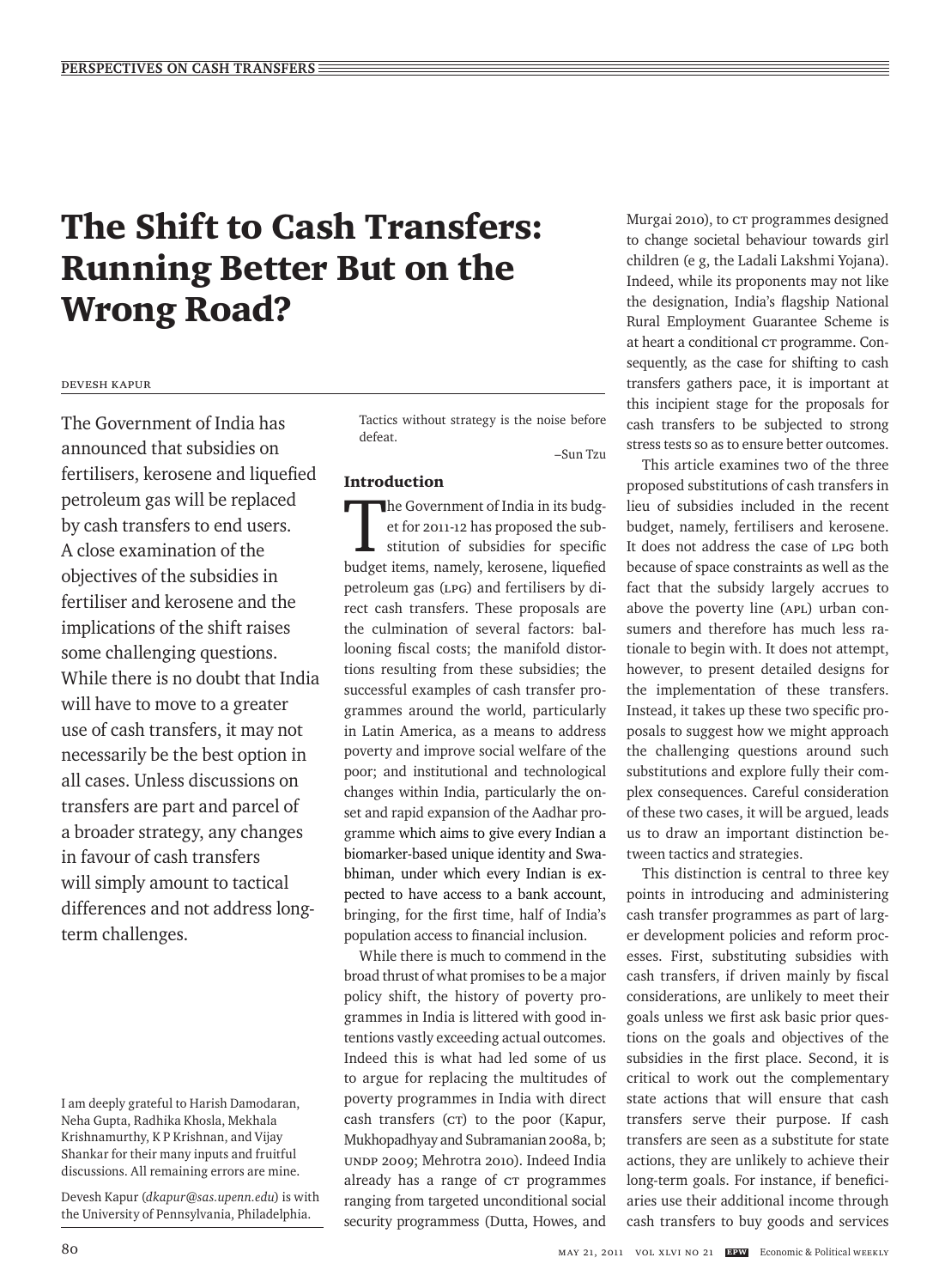from private actors, state actions in improving market infrastructure, be it access to roads or rural supply chains, would ensure that poor buyers will face more competitive markets and therefore get greater value for their money. Third, in every case, cash transfer proposals must have a well-worked out temporal dimension. In other words, we must carefully consider possible exit options under which cash transfers might wane or cease, as beneficiaries' status changes, programme objectives are met, or critical effects urge a rethink of the direction of the strategy and its interaction with other priorities. Therefore, unless sunset clauses or incentives are built into the cash transfer programmes that incentivise beneficiaries to move out of them, there will be a natural lock-in effect. Policy interventions and their protagonists have a much clearer sense of where to begin, but seldom (and often understandably so) think through how and when it is going to end. Programmes of this nature are inevitably unpredictable, but as we undertake these major shifts in how we allocate resources and implement development schemes, we would do well to remain aware that the political economy within which we operate ensures that it is easy to enter but much more difficult to exit once we have committed to certain tactics and broader strategies. All transfers create powerful interests, but cash perhaps most of all.

## Preconditions for Cash Transfers

As countries around the world seek better ways to improve the well-being of their citizens the successes of Bolsa Familia in Brazil and Progressa (and its successor, Oportunidades) in Mexico have made cash transfers an attractive option in the portfolio of options available to governments. A critical facilitator in this shift has been the phenomenal innovation in digital information systems which in addition to cash transfers have potentially large externalities for other applications, including access to savings accounts and other financial services, voting registration, and generally in streamlining documentation (Gelb and Decker 2011).

Any cash transfer programme must include two basic elements – unique personal identification to robustly confirm a person's ID and a mechanism for delivering payments. The system of identification used for a programme must be robust enough to support it successfully, and might be nationwide or a specific instrument of the transfer programme. While biometrics cannot eliminate all types of leakages from social

protection systems, such as those related to incomedirected targeting, they can reduce "ghost" payments – for example, the introduction of biometric registration in Andhra Pradesh showed some 12% of social transfer recipients to be non-existent in a state programme considered as one of the bestrun in India (Johnson 2008). They also create an auditable trail. Payments

can either be distributed periodically to recipients, as a "pull" system, or as a "push" system, which involves deposit of payment into a bank account and is more flexible. For the latter, biometric identification is crucial to ensure distribution of funds to the correct person, and provide a record of the transaction (Gelb and Decker 2011).

However, these systems cannot address a key weakness in any poverty programme, namely eligibility. This is particularly the case in Indian where there is a high density of population with income close to the poverty line.

In addition the design of CT programmes will have to confront a range of questions – how much cash is to be transferred, at what frequency, how should the beneficiaries be identified, should it be to an individual or a household and if so to whom within the household? Should the transfers be unconditional or conditional, and if the latter based on what? How does one ensure that CTs do not exclude the deserving or get captured by the undeserving? What are the incentive effects of cash transfers and are they likely to be different from subsidies? For instance will CTs discourage labour supply or instead increase participation by relaxing constraints on mobility and enabling small-scale business ventures?

These are undoubtedly difficult questions. But while they will have to be addressed if  $cr$  programmes are to succeed;

at the same time the alarming increase in the cost of subsidies – around Rs 95,000 crore for the three items in 2009-10 (Table 1) – and the substantial opportunity costs of these resources has rendered the need to find more effective alternatives ever more urgent. It is in this spirit,

| Table 1: Annual Subsidy Spending on Petroleum Products and Fertilisers |
|------------------------------------------------------------------------|
| $(2001 - 2010)$ (Rs crore)                                             |

| , = 0 0 : = 0 : 0 ; , : : 0 : 0 : 0 : 0 ; |              |              |          |        |            |        |
|-------------------------------------------|--------------|--------------|----------|--------|------------|--------|
| Year                                      | PDS Kerosene | Domestic LPG | Petrol   | Diesel | Fertiliser | Food   |
| 2000-01                                   | 7,522        | 6,724        | 0        | 7,522  | 13,811     | 12,010 |
| 2001-02                                   | 5,310        | 5,830        | 0        | 5,310  | 12,596     | 17,494 |
| 2002-03                                   | 3,018        | 5,760        | 5,225    | 3,018  | 11,015     | 24,176 |
| 2003-04                                   | 3,751        | 9,158        | 6,292    | 0      | 11,847     | 25,181 |
| 2004-05                                   | 10,627       | 10,146       | 150      | 2,154  | 15,879     | 25,798 |
| 2005-06                                   | 15,441       | 11,851       | 2,723    | 12,647 | 18,460     | 23,077 |
| 2006-07                                   | 18,853       | 12,255       | 2,027    | 18,776 | 26,222     | 24,014 |
| 2007-08                                   | 20,080       | 17,186       | 7,332    | 35,166 | 32,490     | 31,328 |
| 2008-09                                   | 29,199       | 19,314       | 5,181    | 52,286 | 75,849     | 43,627 |
| 2009-10                                   | 18,321       | 16,071       | 5,151    | 9.279  | 61,264     | 52,490 |
| 2010-11 (Prov.)                           | 20,496       | 23,999       | $2,227*$ | 34,384 | 54,977     | 60,600 |
|                                           |              |              |          |        |            |        |

\*Under recovery on petrol is only up to 25 June 2010.

Sources: MoF; *Indian Public Finance Statistics: 2009-10*, Table 7.8, *India Expenditure Budget*, Vol I: 2011-12, p 19.

> then, that we can examine the two proposals that the central government is actively pursuing, namely, to substitute massive subsidies for fertiliser and kerosene with cash transfers to beneficiaries.

#### Fertilisers and Kerosene

Fertilisers<sup>1</sup>: In India, the fertiliser subsidy had three major goals: (1) increase foodgrain output, thereby lowering prices and enhancing food security; (2) ensure reasonable returns for farmers from fertiliser use; and (3) help increase the domestic production of fertilisers by ensuring a reasonable return to the fertiliser industry. Historically, the prices of fertilisers in India have been kept below the cost of production and imports, with a subsidy filling the gap between the cost of production/imports plus distribution costs and their retail prices.

These policies have led to a dramatic increase in the use of chemical fertilisers and concomitantly subsidies have grown exponentially during the last three decades from a mere Rs 60 crore during 1976-77 to Rs 61,264 crore in 2009-10. The domestic production of fertilisers spurted in the 1970s when the Indian government encouraged investment in domestic fertiliser production plants in order to reduce dependence on imports. It introduced a "retention price" subsidy in 1975-76 which led to a sharp increase in domestic capacity and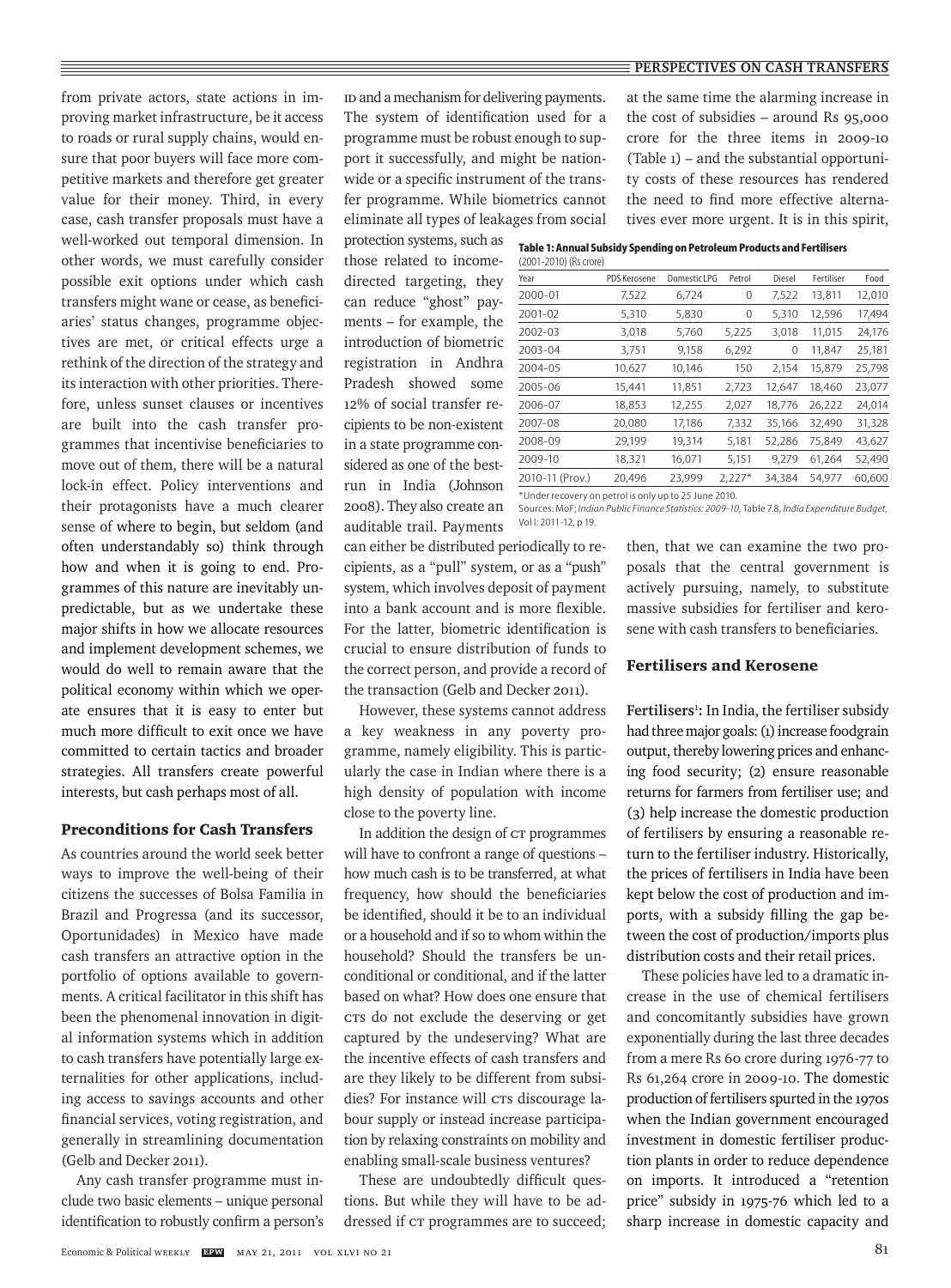#### **PERSPECTIVES ON CASH TRANSFERS**

production between the mid-1970s and the early 1990s. The total production of N and P<sub>2</sub>O<sub>-</sub> rose from 1.51 million and 0.32 million tonnes, respectively, in 1975-76 to 7.3 million and 2.6 million tonnes in 1991-92 and 11.9 million tonnes and 4.35 million tonnes by 2009-10.<sup>2</sup> Amongst the large agricultural economies, Indian now has one of the highest rates of fertiliser use per unit arable land (barring China which is substantially higher) although there is wide variation across states (Table 2).3

| Table 2: Fertiliser Consumption (2008) |                           |  |  |  |
|----------------------------------------|---------------------------|--|--|--|
| Country                                | Kg/hectare of Arable Land |  |  |  |
| Argentina                              | 39                        |  |  |  |
| Australia                              | 34                        |  |  |  |
| <b>Brazil</b>                          | 166                       |  |  |  |
| Canada                                 | 57                        |  |  |  |
| China                                  | 468                       |  |  |  |
| India                                  | 153.5                     |  |  |  |
| <b>United States</b>                   | 103                       |  |  |  |
| Source: World Bank.                    |                           |  |  |  |

The current nutrient-based subsidy (NBS) is given on four major nutrients – nitrogen (N), phosphorous (P), potash (K) and sulphur (S) and is the difference between the cost of fertilisers (whether domestically manufactured or imported) and their maximum retail price. While the fixing of NBS rates appear transparent and rule-based, the most consumed fertiliser – urea – is excluded.

How should we approach the proposal to provide cash transfers to farmers in lieu of subsidies to the fertiliser industry? Given that this is a subsidy that was intended not only as an input-support to individual farmers, but as a subsidy vital to both the agriculture sector as a whole and to the domestic fertiliser industry, we must consider the implications of this shift at multiple levels.

**Industry:** Since an important rationale of the fertiliser pricing regime was to promote and protect the domestic fertiliser industry, a simple shift to cash transfers to users will have major implications. Currently the production costs vary considerably between the gas-based plants located at gas landfall sites (such as Kribhco at Hazira and Nagarjuna Fertilisers at Kakinada) which can access the cheapest gas, those gas-based plants which incur additional costs of pipeline transport and taxes or even buy merchant liquefied natural gas (LNG) at very high rates and the highest

cost plants (more than double) running on naphtha and fuel oil. This is one reason why urea was excluded from the NBS.

The substantial variances in production costs of fertiliser plants mean that the loss of subsidy will have major implications for producers. One possibility is that several plants will have to shut down, and the difference will have to be compensated through imports. Alternatively, uniform gas/ feedstock prices would have to be ensured to all plants through a "pooled" feedstock price and then the MRP of urea can be freed up as well (as it has been done for DAP, MOP and other non-urea fertilisers). An even better alternative might be to subsidise a gas-pipeline infrastructure and close down the high-cost naphtha plants if they do not convert to gas feedstock. It is a mystery exactly why the Indian government subsidises plants whose costs of production are more than double world prices and then laments the high costs of fertiliser subsidies, instead of arranging for longterm fertiliser imports and depending on domestic plants based on gas feedstock.

**Agriculture:** Fertiliser promotion and use was one of the key components of the green revolution package of inputs and practices, which collectively have been widely credited for India attaining foodgrain security through a huge increase in agricultural production, albeit regionallyconcentrated. Importantly, over this time, while fertiliser consumption has continued to rise substantially, the elasticity of output with increased fertiliser inputs has been dropping sharply. While the average crop response to fertiliser use was around 25 kg of grain per kg of fertiliser during the 1960s, this fell to only 8 kg of grain per kg of fertiliser by the late 1990s. Between 2000-01 and 2009-10, while annual fertiliser consumption in India grew by over 50%, foodgrain output grew by just 11%.4 This is simply one facet of the broader decline in the total factor productivity growth rate in Indian agriculture in recent years. Of equal concern are the serious negative externalities in terms of environmental costs associated with excessive fertiliser use, sadly apparent in areas that have experienced long periods of intensive application of fertilisers. In addition to its impact on soil quality, the most severe consequence of fertiliser use is on highly stressed water resources. Fertilisers not only increase water consumption, affecting the quantity of water available for different uses, but are also a source of pollution, affecting water quality. As India considers its options regarding the fertiliser subsidy and its objectives, it is important to fully understand the effects that the over-use of fertiliser in certain parts of India have had not only on agriculture and its sustainability, but on the availability and quality of water for household and industrial purposes.

**Users:** Even if we get past the larger implications for industry and agriculture, substituting the fertiliser subsidy with a cash transfer to the end user, that is, to the farmer, poses major administrative challenges. After all, it is one thing to organise payments to a couple of dozen firms and plants, but quite another to do so to several hundred thousand retailers selling fertilisers, and an even greater leap to several tens of millions farmers.

The first option would be to give farmers a straight, unconditional cash transfer with market-determined fertiliser prices. But as we note below, this is anything but straightforward. A second option could be to give farmers coupons and transfer the cash payments to the retailers for each bag of fertiliser sold. The latter would be akin to a proposal earlier mooted by IFFCO based on a Radio Frequency Identification Device (RFID)-enabled mechanism in which the farmer has to just swipe a smart card through the reader terminal of a bank and get the subsidy amount directly credited to his account. When the farmer produces his RFID-enabled smart card after making the necessary payment, the tag code is transferred from the bag to the card. He can then swipe this card at the bank and get the underlying subsidy directly credited to his account.5 In effect this amounts to an electronic coupon being given to the farmer which can only be used to buy fertilisers.

Clearly, new IT-enabled technologies now allow for creative solutions to try to solve the challenges of administering such CTs. Unfortunately, these mechanisms, no matter how well designed, will be unable to address several more fundamental issues in the case of fertilisers, starting with the question: how will a farmer be identified? This is especially difficult since the application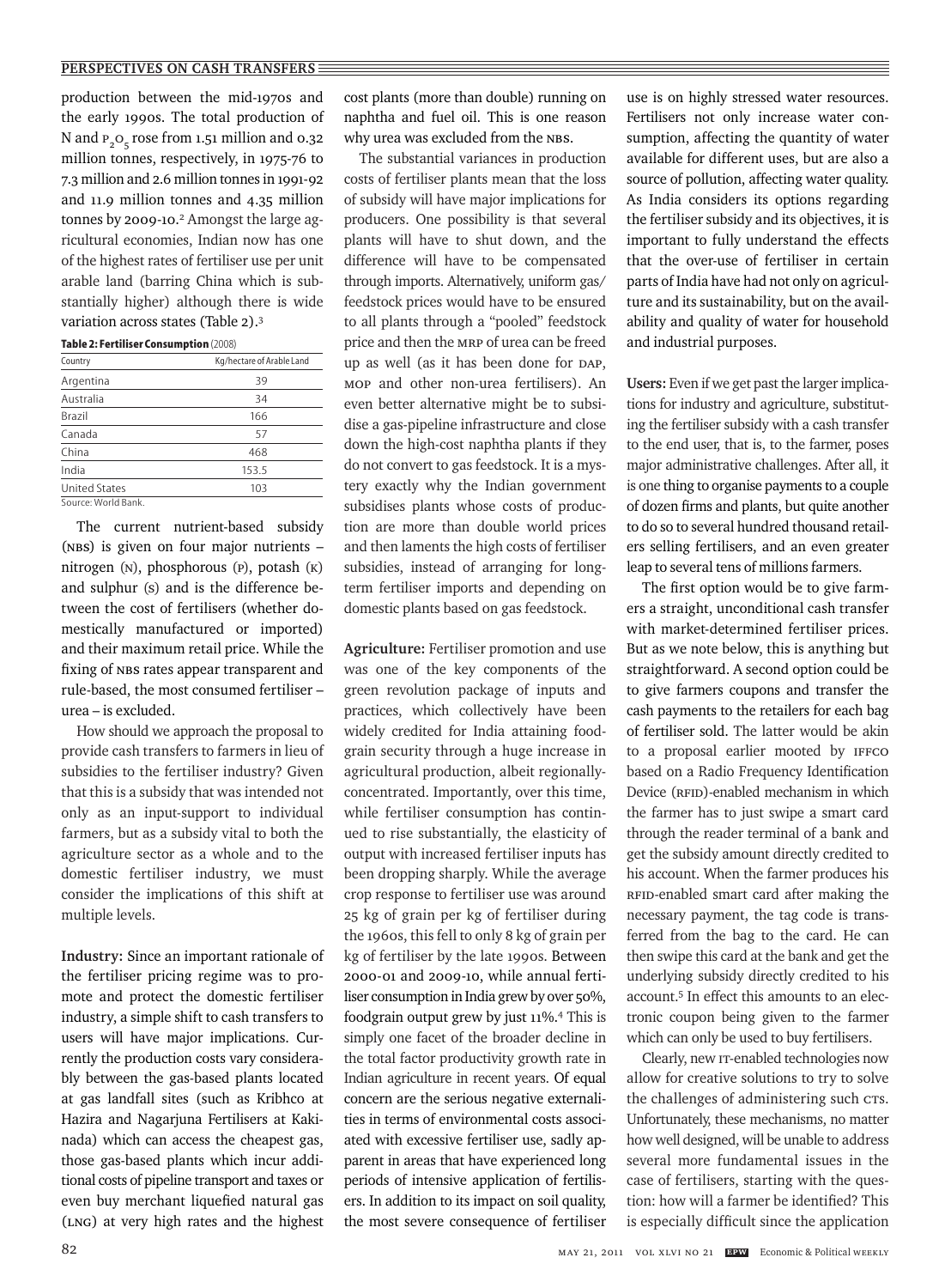#### **PERSPECTIVES ON CASH TRANSFERS**

of the usual criteria for identification in other targeted cash transfer programmes (such as below the poverty line (BPL) persons) does not work for fertilisers, which are consumed most heavily by middle and large farmers. Landownership is also a problematic criterion since it would exclude the significant proportion of tenant farmers. How, moreover, will the extent of subsidy for each farmer be determined? Should it be capped so that the transfers to large farmers are limited? And, finally, how can this mechanism be used to persuade farmers to use less fertiliser and instead use the money for other goods and services to augment farm productivity (such as investments in drip-irrigation or better seeds). For the latter shift to occur, the fertiliser-linked smartcard coupon system should be viewed as an intermediate step to a more flexible full cash transfer system that allows for the purchase of any agricultural input and subsequently for more general farm/rural income support.

**Kerosene**<sup>6</sup>**:** The rationale for subsidised pricing of kerosene was to provide cheap fuel where electrification was not prevalent. But it is given to all ration cardholders as a cooking fuel as well. Thus, even in states where electrification is widespread, kerosene is offered at highly subsidised prices. Kerosene played little role as an energy source for cooking in rural India and even in urban India its role has been modest. In both cases the use of kerosene for cooking has dropped to negligible levels in rural India and minor levels in urban India. The all-India proportion of rural households whose primary source of energy for cooking was kerosene fell from 2.0% in 2001-02 to 0.6% in 2007-08 while for urban households it fell from 15.3% to 7.6% during the same period (Table 3).

Kerosene has, however, been a more important fuel source for lighting. While there is considerable variance across states, the proportion of rural households across India whose major fuel for lighting was kerosene fell from 47.2% in 2001-02 to 38.6% in 2007-08, while for urban households it fell from 7.8% to 5.1% during the same period (Table 3). There are currently around 70 million households (overwhelmingly rural) in India which use kerosene as a fuel for lighting applications.

While subsidies for kerosene are somewhat less than fertiliser subsidies, the distortions are perhaps even more severe. India has by far the lowest price of kerosene in south Asia, between a third and half of its neighbours. While the subsidy intends to shield poor households from volatile prices and provide a stable supply of fuel, the large price wedge between kerosene sold through the public distribution system (PDS) on the one hand and petrol and diesel on the other has created a large black market in which cheap kerosene ostensibly meant for the poor is diverted and mixed with petrol and diesel. A study by the National Council of Applied Economic Research has estimated that total leakage/diversion of kerosene meant for distribution under PDS as 38.6%.7 This not only deprives the poor of their entitlements and the public exchequer of valuable resources, but also greatly increases pollution from the adulterated petrol/diesel and fuel-related crime. The murder of Additional District Collector Yashwant Sonawane in Maharashtra earlier this year was a brutal testimony to the thriving oil mafia in Maharashtra. With kerosene subsidies exceeding Rs 20,000 crore, a nearly 40% rate of illegal diversion implies criminal pickings of Rs 8,000 crore! No wonder Petroleum and Natural Gas Minister Jaipal Reddy has stated that decontrol of kerosene prices is not politically and practically feasible. This diversion of subsidised kerosene means not only that

**Table 3: Changes over Time in Distribution of Households by Primary Source of Energy Used for Cooking and Lighting: All-India** 

| unu signung, an munu<br>Location | <b>NSS Round</b> | Year    | Percentage of Households |          |          |       |          |  |
|----------------------------------|------------------|---------|--------------------------|----------|----------|-------|----------|--|
|                                  |                  |         |                          | Lighting |          |       |          |  |
|                                  |                  |         | Firewood and Chips       | LPG      | Kerosene | Other | Kerosene |  |
| Rural                            | 64               | 2007-08 | 77.6                     | 9.1      | 0.6      | 12.7  | 38.6     |  |
|                                  | 61               | 2004-05 | 75.0                     | 8.6      | 1.3      | 15.1  | 44.4     |  |
|                                  | 57               | 2001-02 | 73.4                     | 8.1      | 2.0      | 16.5  | 47.2     |  |
| Urban                            | 64               | 2007-08 | 20.1                     | 61.8     | 7.6      | 10.6  | 5.1      |  |
|                                  | 61               | 2004-05 | 21.7                     | 57.1     | 10.2     | 11.0  | 7.1      |  |
|                                  | 57               | 2001-02 | 23.3                     | 49.9     | 15.3     | 11.7  | 7.8      |  |

Source: Tables P15 and P18, National Sample Survey Organisation (2010): "Household Consumer Expenditure in India, 2007-08: NSS 64th Round" Report No. 530, Ministry of Statistics and Programme Implementation, Government of India, March.

the government is subsidising criminal elements, but also that the consequent heavy use of kerosene in adulterating diesel considerably increases pollution levels and the carbon footprints of the country.

Let us assume that the government successfully executes a cash transfer programme that exactly identifies all BPL households and provides them with the cash equivalent of the subsidy while raising the price of kerosene to market determined rates. This would have considerable effects on reducing criminality as well as pollution levels, which alone would justify the switch. The subsidy level would also go down because of better targeting, but perhaps not markedly since households will be provided with the equivalent cash. However, if the cash transfer amount is held constant and oil prices surge, then the effective subsidy would indeed decline compared to the counterfactual current subsidy regime.

While this would certainly be a major improvement, it would neither address India's dependence and vulnerability on petroleum imports nor the fiscal pressures on the government. With most of India's poor using kerosene for lighting rather than cooking, might it be better to scrap the PDS kerosene and instead of moving to CTs simply provide all rural households and urban BPL households with solar lanterns?

## Solar Lanterns

Solar lighting is one promising energy alternative for India's vast population remaining off the grid. The average number of sunny days in India ranges from 250 to 300 days a year, with a solar energy equivalent greater than the country's total energy consumption. Solar lanterns, which make the most of the country's natural and abundant sunshine, could be a practical and clean energy alternative to kerosene lamps in village communities.

Economic comparisons of the life cycle cost analysis of a kerosene wick lamp and a reliable solar lantern show the manifold advantages of a solar lantern over a kerosene wick lamp/lantern. Agoramoorthy and Hsu (2009) studied the effects of using solar lanterns on energy usage, household savings in terms of kerosene and electricity costs, as well as the family's quality of life. Overall, the introduction of solar lanterns led to reduced expenditures on kerosene and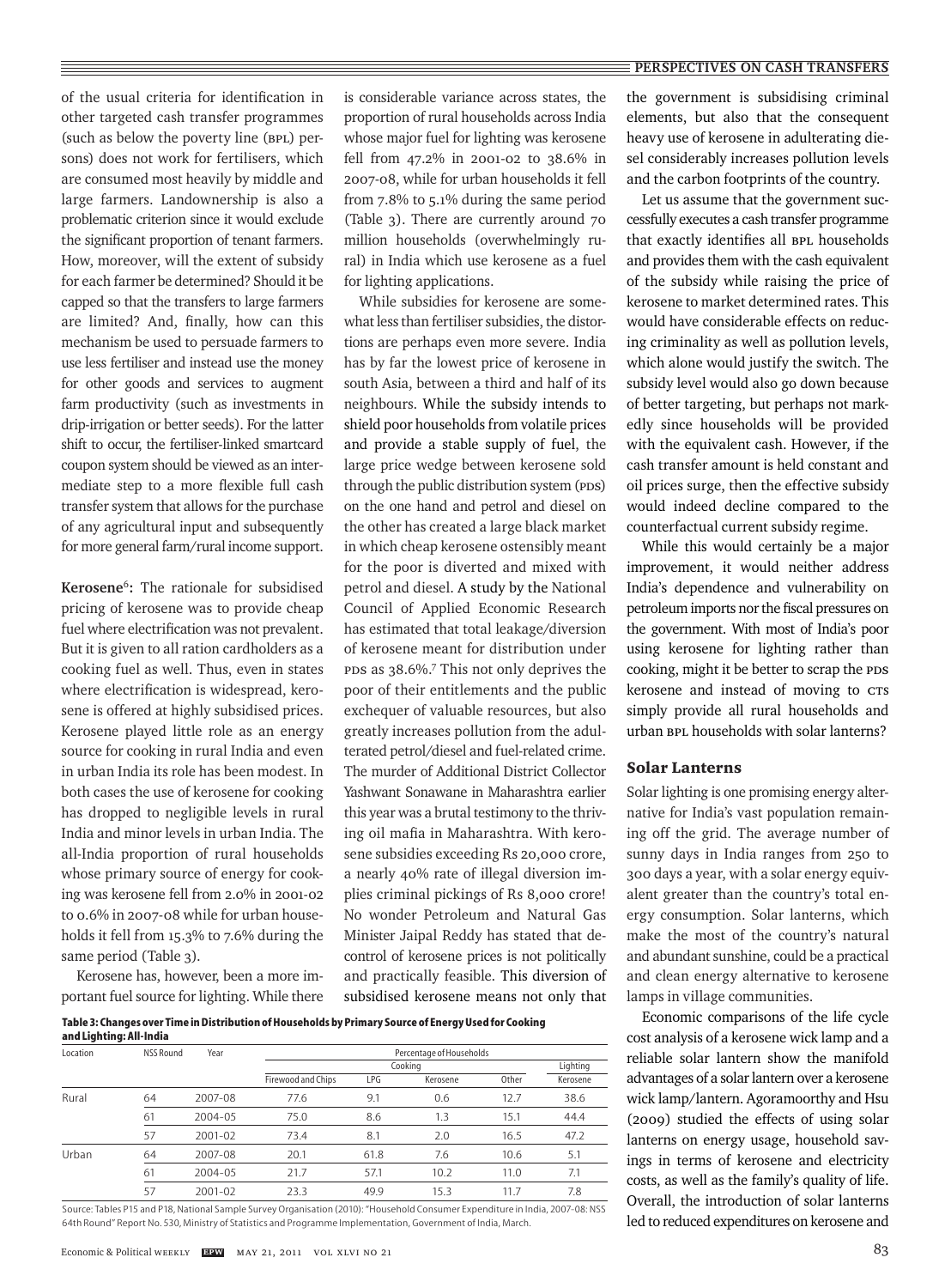electricity. Households' savings ranged from Rs 6,640 to Rs 11,070 annually. While households APL and below the poverty line (BPL) used a similar amount of electricity before the lanterns were introduced, after their introduction households BPL spent significantly less on electricity than the APL households. In addition, solar lanterns particularly benefited school-aged children and women. Though 70% of India's villages are ostensibly connected to the power grid, actual availability of power is scarce early in the morning or in the evenings when it is most needed in rural households. However, with the six hours of light supplied daily by the solar lanterns, children's performance at school improved, and women were able to carry on household work both indoors and outdoors even without power.

Currently, solar lanterns cost around Rs 2,000 and have a life cycle of 3-5 years. Suppose the government provides one solar lantern each to 100 million households. That would cost Rs 20,000 crore, slightly less than the PDS kerosene subsidies. But while expenditures for the former would at most be incurred periodically, the latter is an annual albatross that cannot be easily shaken off. More importantly, while the price of kerosene is only likely to go up in the long run, that of solar lamps is only likely to go down. Such a shift would also reduce India's carbon footprint. In addition such a move offers the possibility of giving a major boost to India's nascent solar power industry. If the government were to make purchase commitments with pre-specified amounts and efficiency parameters on the lines suggested for vaccines (Kremer 2002), while insisting on domestic production, there would be a huge private response with spillover effects to other aspects of solar power and critically would provide a powerful boost to India's efforts to develop "green" industries.

Admittedly, this would not address the use of kerosene for cooking purposes. But at a minimum the savings from not having to pay even for PDS kerosene could underwrite the additional costs incurred in the purchase of market-priced kerosene for cooking.

# Conclusions: From Tactics to Strategy

This article has examined the proposals to substitute fertiliser and kerosene subsidies with cash transfers to the end users. In both

cases, a close examination of the objectives of the subsidies in the first instance and the implications of the shift raises some challenging questions. While there is no doubt that India will have move to a greater use of CTs instead of subsidies (as it is already happening albeit under different guises), that may not necessarily be the best option in all cases. In particular, as I argue in this concluding section, unless discussions on transfers – be it subsidies or cash transfers – are part and parcel of a broader strategy they will simply amount to tactical differences and not address long-term challenges.

The three items that are the focus of the budget proposals (fertiliser, kerosene and LPG), I suggest, are not only important for the high (and mounting) costs on the budget or the high opportunity costs of these resources, or even for the multiple distortions that have been widely discussed and examined. Rather they constitute two of the most singular challenges that India has faced in the past and will undoubtedly face even more in the future: food and energy security, both at the national level and – for the hundreds of millions of India's poor – at the household level as well. It is for this reason that this article argues that the cash transfer proposals in the budget are ultimately limited to thinking about tactics and not about larger strategies, in particular on how we should think about long-term food and energy security. Starting from the vantage point of strategy, it is not clear that a cash transfer is the appropriate policy option in the case of kerosene subsidies, and in the case of fertilisers there are a host of implementation challenges and long-term environmental ones. While there are creative options that could address the inevitable implementation roadblocks, it would be much more valuable if we use the process initiated by the shift to cash transfers as a proverbial Archimedian lever: one that opens more imaginative possibilities in addressing India's mounting agricultural and energy challenges. Ultimately, the promise of cash transfers can only be fully realised if complementary actions in rebuilding public systems and market infrastructure are undertaken – they are not a substitute per se. At the same time, keeping our longterm strategic priorities in mind, we must be willing to consider – and of course thoroughly debate – bold changes in our policies.

In the case of agriculture and food, by affording self-sufficiency in grain production (as distinct from food per se) such overwhelming priority, India has increased both its external and internal vulnerabilities, the former due to its increased dependency on energy imports and the latter due to growing pressures on its water resources. Should India be willing to consider a modest shift – albeit at the margin – to increase external sourcing of fertilisers and grain as an important part of India's long-term strategy and foreign policy? In the case of fertilisers, this might mean a more concerted statedriven effort to build fertiliser plants in countries with abundant natural gas resources and low levels of industrialisation, especially in Africa and west Asia. There have been some attempts in this direction, especially after 2008 when the Government of India announced that it would encourage joint-venture projects abroad in gas rich countries through firm offtake contracts. The government has been pursuing joint venture projects in urea in Saudi Arabia, Qatar, Ghana, Mozambique and Oman and in phosphoric acid in Jordan and Tunisia. But to date there has been only one successful JV. 8 The current pricing dispute between the Indian government and Canadian producers on potash imports is emblematic of what the future portends unless India moves beyond a short-term transactional approach to its long-term challenges.9

Modelling simulations suggest that India will have to become a large net importer of foodgrains if its ambitions to grow at current rates are to be realised. Consequently, despite scepticism in the government (see Basu 2010), India will have to begin to think of creating a market for long-term option contracts of 10-15 years on grain imports, focusing on the largest producers whose long-term political stability and production capacity is not in doubt. The latter must also take into account the projected effects of climate change on grain production which appears to be already having negative effect on crop yields in north India (Kalra et al 2008). This group includes Argentina, Australia, Brazil, Canada and the United States. In some cases this would mean dealing with large firms, but it should be part of state-to-state bilateral